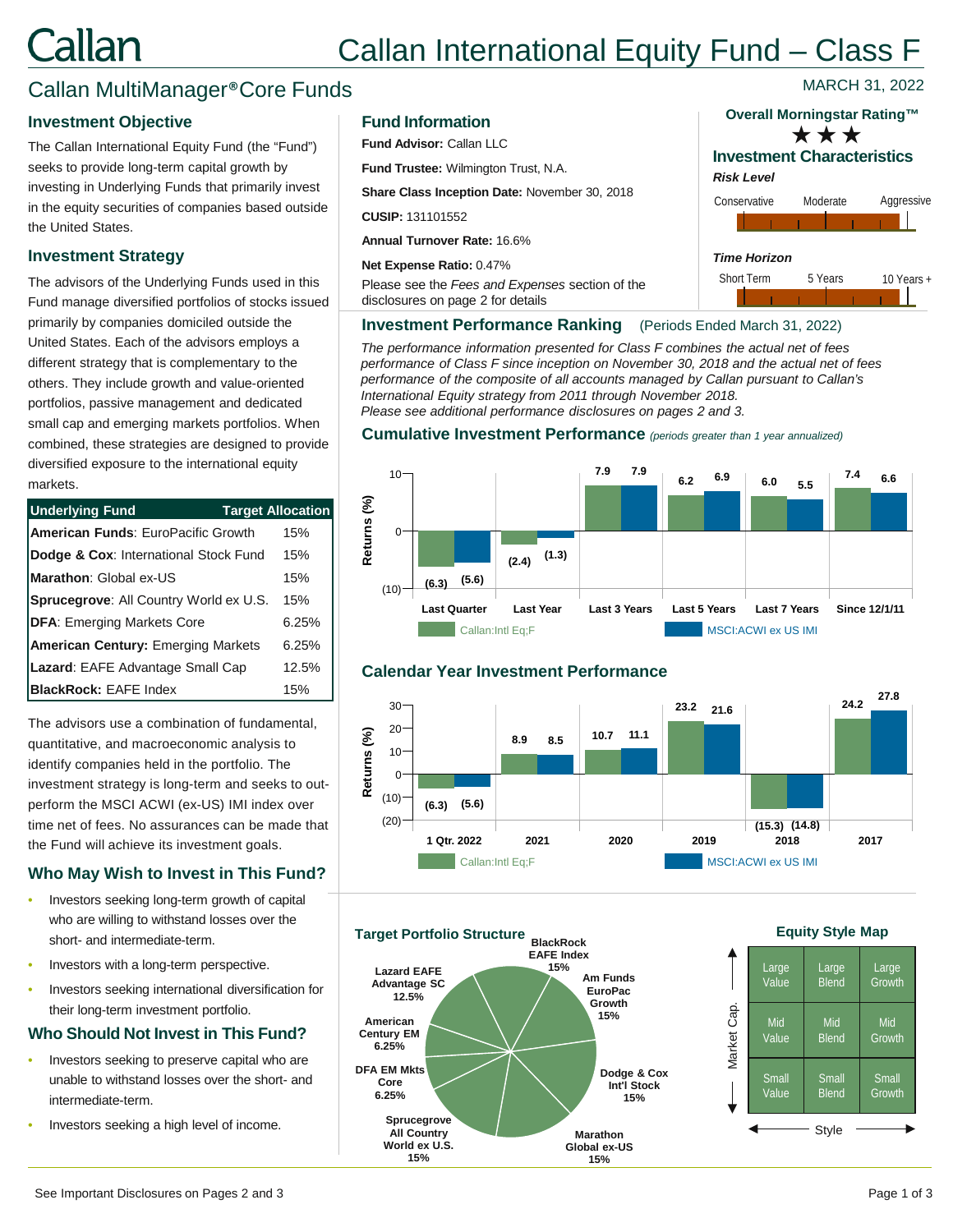# Callan MultiManager®Core Funds

## **General Disclosures**

The Callan International Equity Fund (the "Fund") is part of the Callan Open Architecture Trust, Trusteed by Wilmington Trust N.A. The Fund is advised by Callan LLC ("Callan"), a registered investment advisor. The Trustee maintains ultimate fiduciary authority over the management of, and investments made in, the Fund.

The Fund invests in underlying mutual fund and collective trust investments (the "Underlying Funds"). The Underlying Funds and the target allocation to each Underlying Fund are summarized on the previous page.

Participation in the Fund is governed by a Declaration of Trust and terms of the participation materials which must be reviewed and signed by the plan sponsor in order to invest in the Fund.

The Fund is not a mutual fund and is not registered as an investment company under the Investment Company Act of 1940, as amended, and therefore does not have the protections provided by that Act. Neither the Securities and Exchange Commission nor any other regulatory body has approved or disapproved the Fund or passed upon the accuracy or adequacy of this Fact Sheet.

The Fund's portfolio is periodically rebalanced as needed to keep the percentage weights for the Underlying Funds close to their target weights. Additionally, the Trustee, in consultation with Callan and in the Trustee's discretion from time to time may change the composition of the portfolio. Potential changes may include the addition of Underlying Funds, the removal of Underlying Funds, changes in the target weights for the Underlying Funds, and changes in the rebalancing algorithm.

The Fund does not have a prospectus.

#### **Performance Disclosures**

The performance information presented for Class F combines the actual performance of Class F since inception on November 30, 2018 and the actual performance of the composite of all accounts managed by Callan pursuant to Callan's International Equity strategy from 2011 through November 2018. The Fund and the accounts included in the composite are managed pursuant to substantially similar investment strategies; however, Callan manages the accounts in the composite on a discretionary basis and Callan provides non-discretionary advice to the Trustee with respect to the Fund and the Trustee maintains ultimate authority to manage the Fund. Accordingly, the performance of the Fund may differ from the performance of the composite. The actual net of fees performance of the composite has been adjusted to include a reduction of 0.05% per annum to reflect the Trustee Fee and Other Expenses that the Fund will bear.

Figures for periods of less than one year are cumulative returns. All other figures represent annualized returns. Performance figures include the reinvestment of all dividends and any capital gains distributions. Past performance does not necessarily reflect the Fund's current management/fiduciary authority or the Fund's current expense level.

The Fund's benchmark is the **MSCI All Country World IMI Index (ex-US)**. This index is designed to provide a broad measure of stock performance throughout the world, with the exception of U.S.-based companies. The index includes companies from both developed and emerging markets. An index is unmanaged and it is not possible to invest directly in an index. The Fund's portfolio contains securities that are not as diversified as the securities that compose the index.

The performance data shown represent past performance and should not be considered indicative of future results. Principal value and investment return will fluctuate. An investor's units when redeemed may be worth more or less than the original investment. Portfolio statistics for the Fund will change over time. The Fund is not FDIC-insured, may lose value and is not guaranteed by a bank or other financial institution.

#### **Fund Legal Structure**

The Fund is part of the Callan Open Architecture Trust, Trusteed by Wilmington Trust N.A. operated by the Trustee. The Trust is advised on a non-discretionary basis by Callan LLC ("Callan"), a registered investment advisor. The Trustee maintains ultimate fiduciary authority over the management of, and investments made in, the Fund. The Fund is not a mutual fund and is not registered as an investment company under the Investment Company Act of 1940, as amended.

IMPORTANT DISCLOSURES

#### **About the Fund's Advisor**

Founded in 1973, Callan is one of the largest independently-owned investment management and consulting firms in the United States. Headquartered in San Francisco, with offices across the country, Callan provides research, education, decision support, and advice to institutional investors representing approximately \$2 trillion in total assets.

#### **Fees and Expenses**

The participant will incur management fees, trustee fees, and other operating expenses ("Other Expenses") related to the Fund. Other Expenses may include audit expenses, custody service fees, tax form preparation expenses, legal and other fees.

The participants in the Fund will also bear expenses from the Underlying Funds, which include management fees, audit fees, trustee fees, and other expenses (the "Acquired Fund Fees and Expenses") in relation to the management of the Underlying Funds. Some of the Acquired Fund Fees and Expenses are expensed directly to the Underlying Funds, rather than charged directly to the Fund. Accordingly, these costs are not included in the direct costs associated with Fund operations (and not included in its net expense ratio or Other Expenses); however, to the extent that the Acquired Fund Fees and Expenses are borne by the Underlying Funds, they directly impact the Fund's net asset value.

The Fund's net expense ratio is 0.47% of net assets. This is an estimated rate. Below is a breakdown of the Total Annual Fund Operating Expenses on the Fund:

| <b>Callan International Equity Fund</b>                          |            |
|------------------------------------------------------------------|------------|
| Management Fee:                                                  | $0.00\%$   |
| Trustee Fee:                                                     | 0.03%      |
| Service Fee:                                                     | 0.00%      |
| Other Expenses:                                                  | 0.00%      |
| Acquired Fund Fees and Expenses (Underlying Funds):              | 0.44%      |
| <b>Total Annual Fund Expense Ratio (Gross Expense Ratio):</b>    | 0.47%      |
| Fee Waiver and Expense Reimbursement:                            | $(0.00\%)$ |
| <b>Total Annual Fund Operating Expenses (Net Expense Ratio):</b> | 0.47%      |

Other Expenses are based on projected expenses for the current year. Callan has voluntarily agreed to cap Other Expenses at 0.01% of net assets. Without the expense cap, total expenses would be higher. Callan can cease to cap Other Expenses at any time.

Class F shares are not charged an investment management fee payable to Callan. Class F shares are only available to retirement plans currently engaged in a discretionary consulting relationship with Callan where Callan is paid a consulting fee for the entire discretionary relationship. Plan sponsors may elect to pass Callan's discretionary consulting fee on to plan participants, in whole or in part.